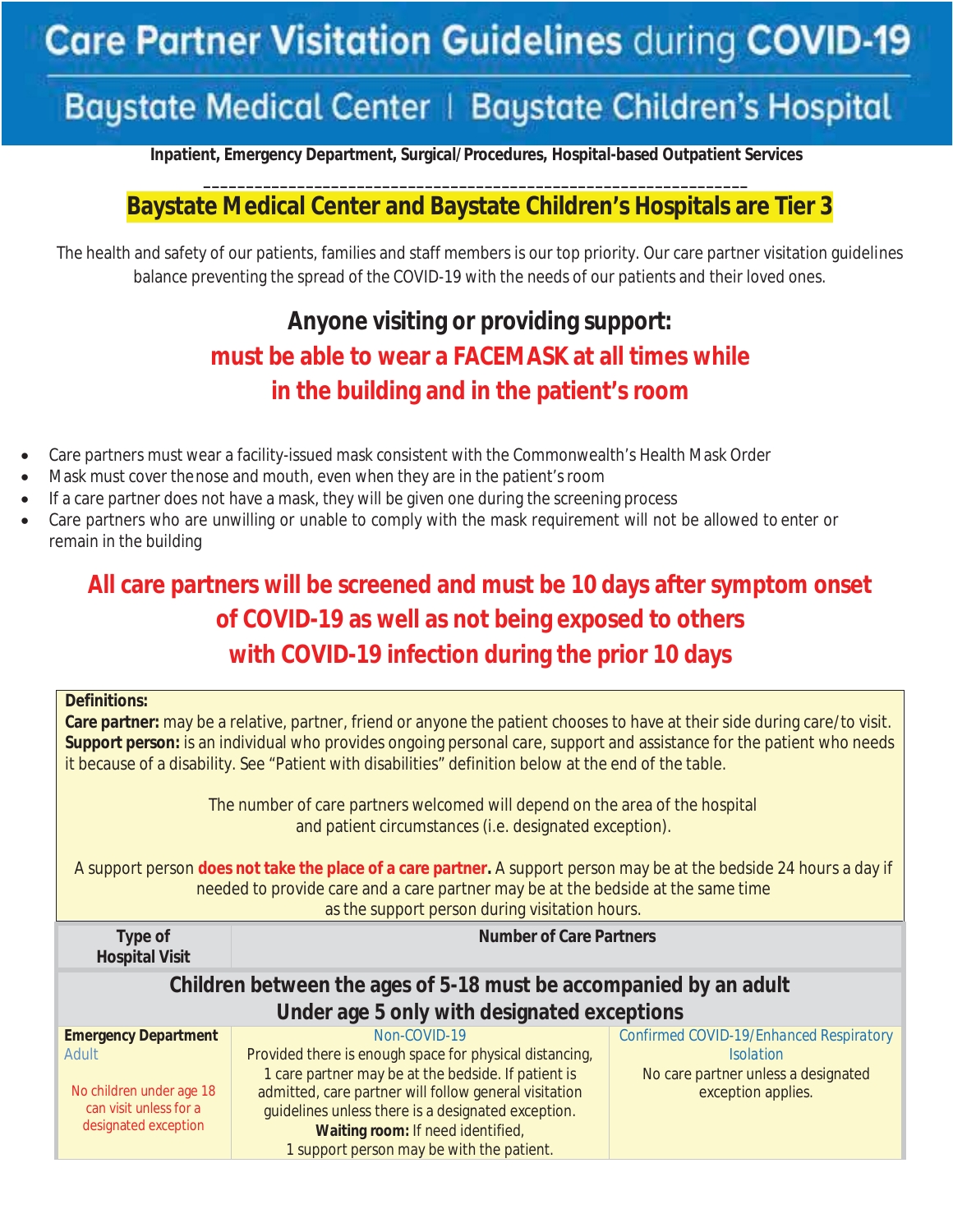| <b>Emergency Department</b><br><b>Pediatrics</b>          | Non-COVID-19                                                                                                     | Confirmed COVID-19/Enhanced Respiratory                                           |
|-----------------------------------------------------------|------------------------------------------------------------------------------------------------------------------|-----------------------------------------------------------------------------------|
| (For the purposes of                                      | 2 parents/care partners at the bedside.                                                                          | <b>Isolation</b><br>2 parents/care partners of the same from                      |
| visitation, pediatric                                     |                                                                                                                  | household.                                                                        |
| patients are defined as<br>patients under 22 years        |                                                                                                                  |                                                                                   |
| of age)                                                   |                                                                                                                  |                                                                                   |
| <b>Emergency Department</b><br><b>WETU</b>                | Non-COVID-19                                                                                                     | Confirmed COVID-19/Enhanced Respiratory<br><b>Isolation</b>                       |
|                                                           | 1 care partner at a time.                                                                                        | No care partner                                                                   |
|                                                           |                                                                                                                  | unless a designated exception applies.                                            |
| <b>Adult Inpatient</b><br><b>Non-Critical</b>             | Non-COVID-19                                                                                                     | Confirmed COVID-19/Enhanced Respiratory<br><b>Isolation</b>                       |
| Care units                                                | 1 care partner at a time.                                                                                        | No care partner unless a designated<br>exception applies.                         |
| <b>Adult Inpatient</b><br><b>Critical Care Units</b>      | Non-COVID-19                                                                                                     | Confirmed COVID-19/Enhanced Respiratory<br><b>Isolation</b>                       |
|                                                           | 2 care partners at a time; may visit together at a time.                                                         | 2 care partners together at a time viewing                                        |
|                                                           |                                                                                                                  | patient through window for 30 minutes.<br>Total number of visits per day based on |
|                                                           |                                                                                                                  | what clinical team deems safe and feasible.                                       |
| <b>Pediatrics Inpatient</b>                               | Non-COVID-19                                                                                                     | Confirmed COVID-19/Enhanced Respiratory                                           |
| Non-critical care &<br><b>Critical care</b>               | 2 parents/care partners                                                                                          | <b>Isolation</b><br>1 parent/care partners at a time.                             |
| Parents/Care partners                                     | may be present at the same time,                                                                                 |                                                                                   |
| may arrive 24/7                                           | Compassionate care exceptions for siblings may apply.<br>May switch in the room.                                 |                                                                                   |
| <b>Nursery and Neonatal</b><br><b>Intensive Care Unit</b> | Non-COVID-19                                                                                                     | Confirmed COVID-19/Enhanced Respiratory<br><b>Isolation</b>                       |
| (NICU)                                                    | Both parents/care partners may visit newborn together.                                                           | Determined by clinical team                                                       |
|                                                           |                                                                                                                  | and parents/guardians.                                                            |
| <b>Hospital based</b><br>Surgery/Procedure                | Non-COVID-19                                                                                                     | Confirmed COVID-19/Enhanced Respiratory<br><b>Isolation</b>                       |
| <b>Adult patients</b>                                     | 1 care partner can remain with patient through<br>admission and accompany the patient into the Pre-Op            | No care partner<br>unless a designated exception applies.                         |
|                                                           | area. After the patient departs to the procedure room,                                                           |                                                                                   |
| (Provided there is<br>enough space for                    | the care partner must leave the building after leaving<br>contact information for patient discharge. When the    |                                                                                   |
| physical distancing)                                      | patient is ready for discharge, the care partner will be                                                         |                                                                                   |
|                                                           | called to the bedside to receive discharge instruction                                                           |                                                                                   |
|                                                           | with the patient. If the patient is admitted, the care<br>partner will follow the general visitation guidelines. |                                                                                   |
| Pediatrics patients                                       | Non-COVID-19                                                                                                     | Confirmed COVID-19/Enhanced Respiratory                                           |
| (provided there is<br>enough space for                    | 2 parents/care partners may accompany into pre-op                                                                | <b>Isolation</b><br>1 parent/care partner may accompany into                      |
| physical distancing)                                      | area and post procedure area. They will be allowed to                                                            | pre-op area and post procedure area. They                                         |
|                                                           | remain in the waiting area during the                                                                            | will be allowed to remain in the waiting<br>area during the procedure/surgery.    |
| <b>Outpatient services</b>                                | procedure/surgery.<br>Non-COVID-19                                                                               | Confirmed COVID-19/Enhanced Respiratory                                           |
| <b>Hospital based</b>                                     |                                                                                                                  | <b>Isolation</b>                                                                  |
| (x-ray, Lab, Pharmacy)                                    | Provided there is enough space for physical distancing,                                                          | No care partner unless                                                            |
|                                                           | 1 care partner may accompany.                                                                                    | a designated exception applies.                                                   |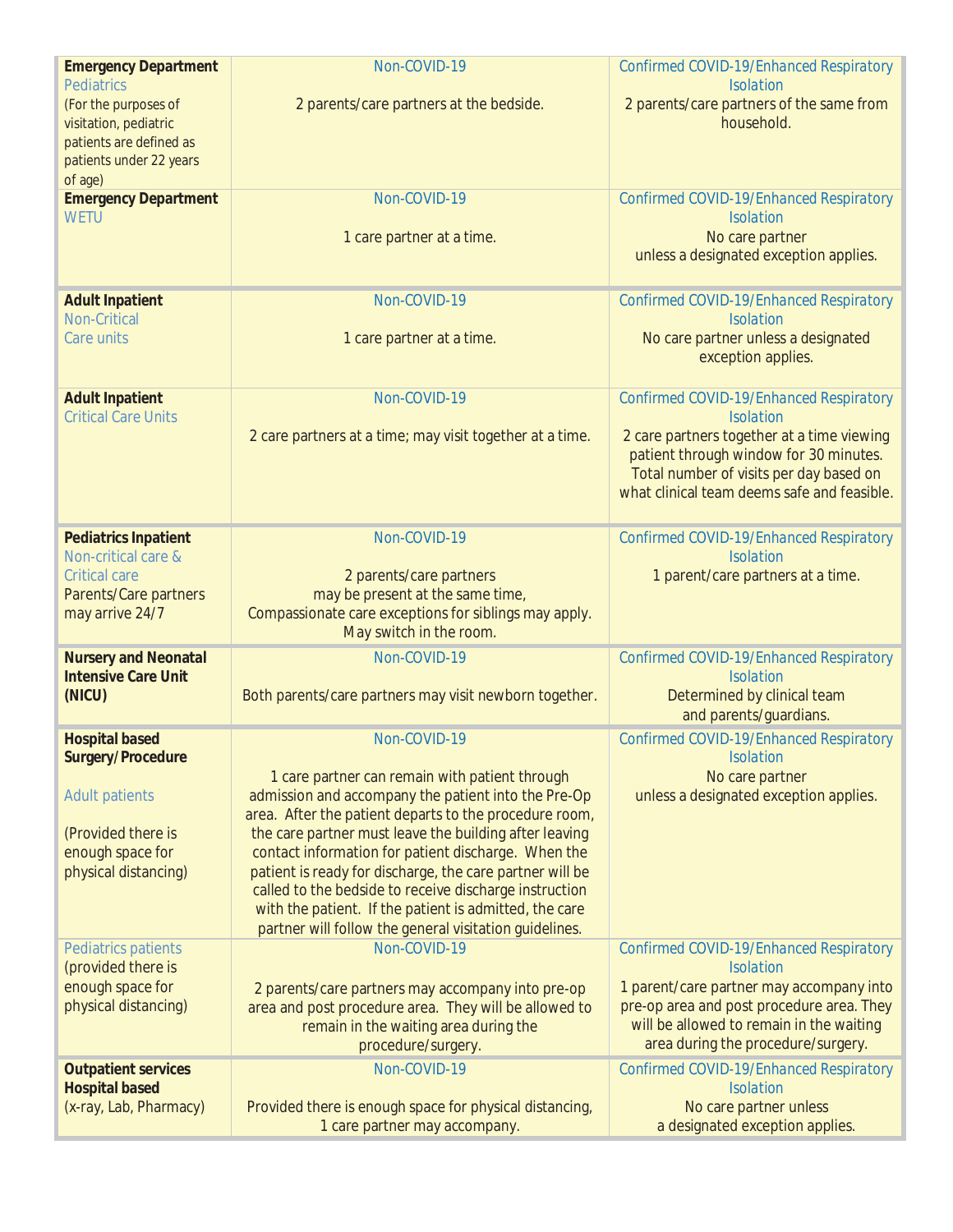| <b>Obstetrics (OB)</b>                                                                                               | Non-COVID-19                                                                                                                                                                                                                                                                                                                                                                                                                                     | Confirmed COVID-19/Enhanced Respiratory                                                                                                             |  |  |
|----------------------------------------------------------------------------------------------------------------------|--------------------------------------------------------------------------------------------------------------------------------------------------------------------------------------------------------------------------------------------------------------------------------------------------------------------------------------------------------------------------------------------------------------------------------------------------|-----------------------------------------------------------------------------------------------------------------------------------------------------|--|--|
| Wesson 1 (LDRP)                                                                                                      | 2 designated care partners in room during delivery and<br>up to 2 hours immediately after delivery.<br>1 care partner may stay for duration of hospital stay and<br>come and go throughout the day.<br>1 additional care partner may visit following the general<br>visitation guidelines with both at the bedside at any<br>given time during visitation hours.<br>1 care partner is allowed in the operating room during<br>surgical delivery. | <b>Isolation</b><br>1 designated care partner who may stay for<br>the duration. The care partner will not be<br>able to come and go.                |  |  |
| Wesson 2                                                                                                             | Non-COVID-19                                                                                                                                                                                                                                                                                                                                                                                                                                     | Confirmed COVID-19/Enhanced Respiratory                                                                                                             |  |  |
|                                                                                                                      | 1 designated care partner can stay with patient; care<br>partner may stay for the duration of the hospital stay<br>and come and go thought out the day.<br>An additional care partner may visit following the<br>general visitation guidelines with both at the bedside at<br>any given time during visitation hours.                                                                                                                            | <b>Isolation</b><br>1 designated care partner who may stay for<br>the duration. The care partner will not be<br>able to come and go.                |  |  |
| <b>Behavioral Health</b>                                                                                             | Non-COVID-19                                                                                                                                                                                                                                                                                                                                                                                                                                     | Confirmed COVID-19/Enhanced Respiratory                                                                                                             |  |  |
| Inpatient                                                                                                            | <b>APTU</b>                                                                                                                                                                                                                                                                                                                                                                                                                                      | <b>Isolation</b><br><b>APTU</b>                                                                                                                     |  |  |
| <b>Adult Psychiatric</b><br><b>Treatment Unit</b><br>(APTU)<br><b>Psychiatric Observation</b><br>and Transition Unit | 1 care partner for 30 minutes per patient per day.<br>Care partners must schedule an appointment the day<br>before the visit day. Please call (413)794-3360 between<br>the hours of 8am-8pm to schedule a visit.<br><b>POTU</b>                                                                                                                                                                                                                  | No visitation unless designated exceptions<br>apply.                                                                                                |  |  |
| (POTU)                                                                                                               | No visitation unless designated exceptions apply.                                                                                                                                                                                                                                                                                                                                                                                                | <b>POTU</b><br>No visitation unless designated exceptions<br>apply.                                                                                 |  |  |
| <b>Designated Exceptions</b>                                                                                         |                                                                                                                                                                                                                                                                                                                                                                                                                                                  |                                                                                                                                                     |  |  |
| Hospice/End-of-Life/ or<br>for life-changing<br>diagnosis                                                            | Non-COVID-19<br>2 care partners at the bedside at a time + Clergy.                                                                                                                                                                                                                                                                                                                                                                               | Confirmed COVID-19/Enhanced Respiratory<br><b>Isolation</b><br>2 care partners at the bedside at a time +<br>Clergy.                                |  |  |
| <b>Patients with</b><br>disabilities (See below)                                                                     | Non-COVID-19<br>Identified support person(s) can take turns being with<br>the patient 24 hours a day, if needed.                                                                                                                                                                                                                                                                                                                                 | Confirmed COVID-19/Enhanced Respiratory<br><b>Isolation</b><br>Identified care partners can take turns<br>being with the patient 24 hours a day, if |  |  |
|                                                                                                                      | 1 care partner at the bedside at a time may visit<br>between noon-8 pm.                                                                                                                                                                                                                                                                                                                                                                          | needed. No care partner visitation unless a<br>designated exception applies.                                                                        |  |  |
| <b>Attorney of patient</b>                                                                                           | Non-COVID-19                                                                                                                                                                                                                                                                                                                                                                                                                                     | Confirmed COVID-19/Enhanced Respiratory<br><b>Isolation</b>                                                                                         |  |  |
|                                                                                                                      | 1 attorney + 1 care partner at the bedside                                                                                                                                                                                                                                                                                                                                                                                                       | 1 attorney case by case basis                                                                                                                       |  |  |

#### **PATIENTS WITH DISABILITIES**

Patients with disabilities that may include, but not be limited to, altered mental status, physical, intellectual or cognitive disability, communication barriers or behavioral concerns, *who need assistance due to the specifics of their disability*, may have one designated care partner with them to support their disability related needs. Such designated care partner may be a family member, care giver, personal care assistant, similar disability service provider, or other individual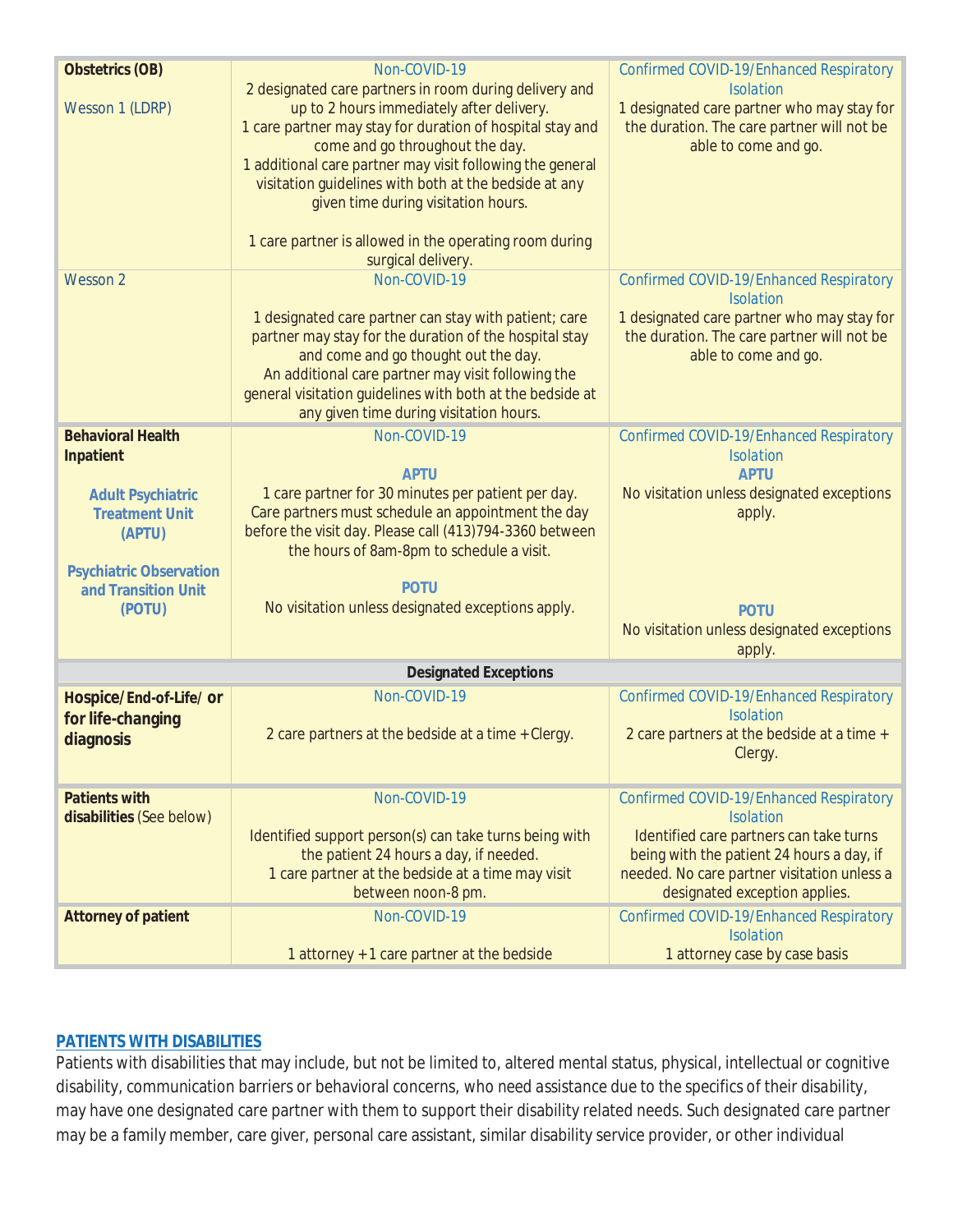knowledgeable about the management of their care, to physically or emotionally assist them or to ensure effective communication during their stay.

#### **CLINICS AND BAYSTATE HEALTH MEDICAL PRACTICES**

See Baystate Medical Practices and Health Centers Visitation guidelines

#### **STAYING IN TOUCH**

Baystate Health supports and encourages digital visits. Please ask the unit staff for details. You may also use your own devices to stay in touch using other video chat options.

#### **EMPLOYEES VSITING**

Employees visiting loved ones must follow the same guidelines as visitors who don't work for Baystate Health.

#### **VISITOR ENTRANCES**

- Daly or Wesson entrances from 12 noon 8 p.m. daily
- Chestnut Building for patients only Main entrance under the canopy from 5 a.m. 7 p.m. daily

#### **PARKING**

Valet services are at the following locations:

- Daly lobby: 8:00am 4:30pm l Monday Friday
- Wesson lobby: 8:00am 4:30pm l Monday Friday
- Chestnut Building: 7:30am 3:30pm l Monday Friday
- Emergency Department: 9:00am 12:00am l Monday Friday

#### **VISITOR SCREENINGS**

For the continued safety of patients, care partners and staff during the coronavirus pandemic, all Baystate Health hospitals have implemented a visitor screening as part of our visitation policy.

- Care partners to wear facility issued masks consistent with the Commonwealth's Health Mask Order
- All care partners will be screened and must be free of any COVID-19 symptoms as well as not being exposed to others with COVID-19 infection during the prior 10 days
- Each care partner will be asked a series of questions about symptoms and exposure.
- Healthcare providers will advise any ill appearing care partner that they must leave the hospital.

#### **NAVIGATION WITHIN THE BUILDINGS**

- After being screened, sanitizing hands and placing on a clean mask covering the mouth and nose, the care partner will report to the main information desk where they entered for help with patient room location, way finding, and general information
- The care partner will travel directly to the patient's room and wash their hands (or use hospital hand sanitizer) prior to entering the patient's room and when leaving
- The care partner will remain in the patient's room the entire time that they are visiting, will always stay at least 6 feet away from the patient (social distance), always have the mask on properly for entire time and no eating or drinking in the patient's room
- To prevent overcrowding, "care partner exchange" must occur outside the hospital except for Pediatrics.
- **Care partners are not allowed to eat or drink in patient rooms.** They are permitted access to food only in public retail spaces and dining rooms (i.e. North cafeteria and Atwaters). Care partners will follow occupancy guidelines for table and chairs for eating in the dining rooms and retail space seating.
- Care partners cannot use patient bathrooms and are permitted to use public bathrooms.